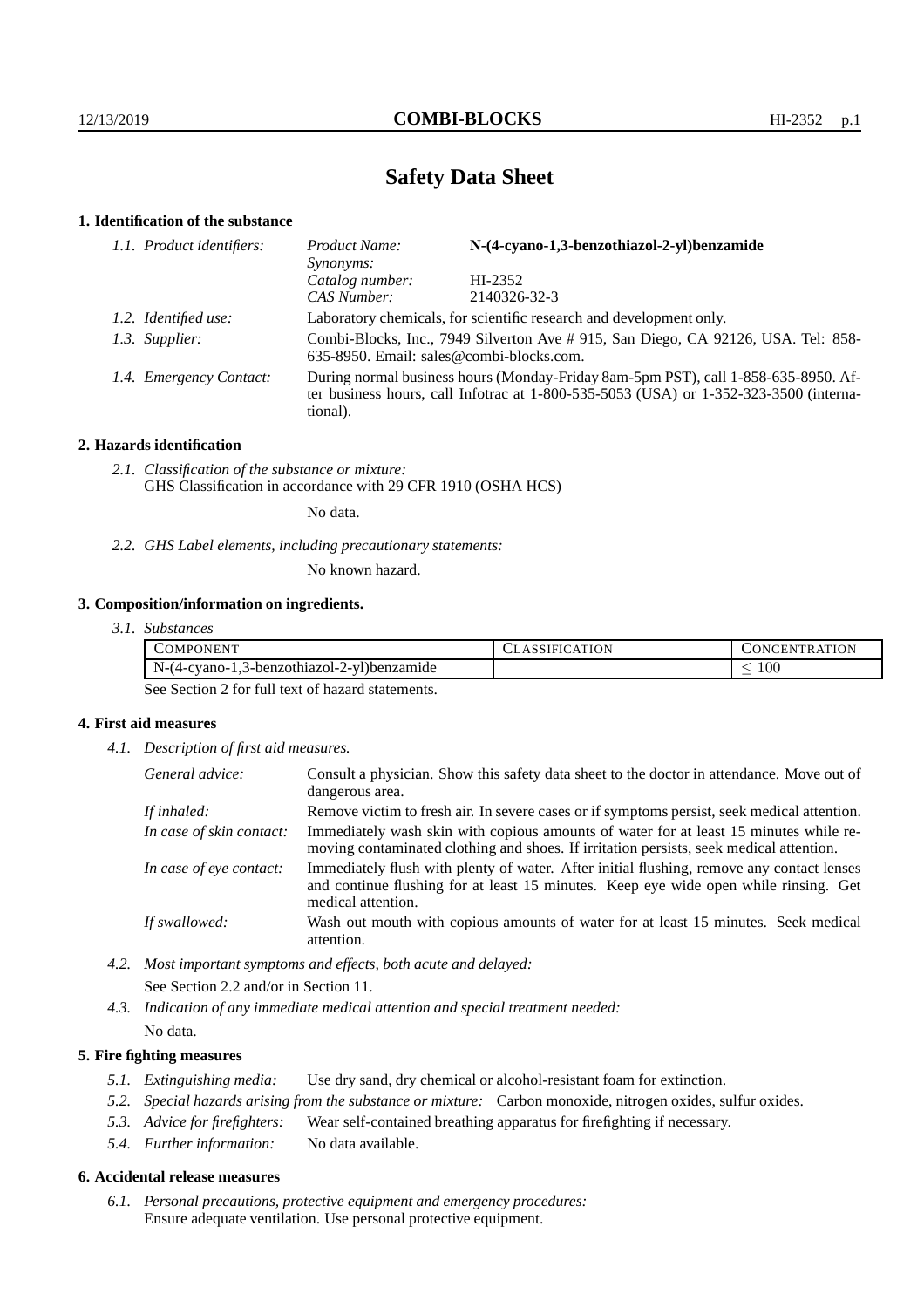|      | 6.2. Environmental precautions:                                                                                                                                                                                                                                    |                                                                                                                                                                                                                                                                                                                        |  |
|------|--------------------------------------------------------------------------------------------------------------------------------------------------------------------------------------------------------------------------------------------------------------------|------------------------------------------------------------------------------------------------------------------------------------------------------------------------------------------------------------------------------------------------------------------------------------------------------------------------|--|
|      |                                                                                                                                                                                                                                                                    | Should not be released into the environment. See Section 12 for additional ecological information.                                                                                                                                                                                                                     |  |
| 6.3. |                                                                                                                                                                                                                                                                    | Methods and materials for containment and cleaning up:                                                                                                                                                                                                                                                                 |  |
|      | Sweep up or vacuum up spillage and collect in suitable container for disposal.                                                                                                                                                                                     |                                                                                                                                                                                                                                                                                                                        |  |
|      | 6.4. Reference to other sections:                                                                                                                                                                                                                                  |                                                                                                                                                                                                                                                                                                                        |  |
|      | Refer to protective measures listed in Sections 8 and 13.                                                                                                                                                                                                          |                                                                                                                                                                                                                                                                                                                        |  |
|      | 7. Handling and storage                                                                                                                                                                                                                                            |                                                                                                                                                                                                                                                                                                                        |  |
|      | 7.1. Precautions for safe handling: Avoid contact with skin and eyes. Avoid inhalation of vapour or mist. Keep away<br>from sources of ignition - No smoking. Take measures to prevent the build up of electro-<br>static charge. For precautions see section 2.2. |                                                                                                                                                                                                                                                                                                                        |  |
|      |                                                                                                                                                                                                                                                                    | 7.2. Conditions for safe storage, including any incompatibilities: Keep container tightly closed in a dry and well-ventilated<br>place. Containers which are opened must be carefully resealed and kept upright to prevent<br>leakage.                                                                                 |  |
|      | 7.3. Specific end use(s):                                                                                                                                                                                                                                          | Laboratory chemicals, for scientific research and development only.                                                                                                                                                                                                                                                    |  |
|      | 8. Exposure Controls / Personal protection                                                                                                                                                                                                                         |                                                                                                                                                                                                                                                                                                                        |  |
|      | 8.1. Control parameters:                                                                                                                                                                                                                                           |                                                                                                                                                                                                                                                                                                                        |  |
|      | Components with workplace control parameters: Contains no substances with occupational exposure limit values.                                                                                                                                                      |                                                                                                                                                                                                                                                                                                                        |  |
|      | 8.2. Exposure controls:                                                                                                                                                                                                                                            |                                                                                                                                                                                                                                                                                                                        |  |
|      |                                                                                                                                                                                                                                                                    | Appropriate engineering controls: Ensure that eyewash stations and safety showers are close to the workstation<br>location. Ensure adequate ventilation, especially in confined areas.                                                                                                                                 |  |
|      | Personal protective equipment:                                                                                                                                                                                                                                     |                                                                                                                                                                                                                                                                                                                        |  |
|      | Eye/face protection:                                                                                                                                                                                                                                               | Wear appropriate protective eyeglasses or chemical safety goggles as described by OSHA's<br>eye and face protection regulations in 29 CFR 1910.133 or European Standard EN166.                                                                                                                                         |  |
|      | Skin protection:                                                                                                                                                                                                                                                   | Handle with gloves. Gloves must be inspected prior to use. Use proper glove removal<br>technique (without touching glove's outer surface) to avoid skin contact with this product.<br>Dispose of contaminated gloves after use in accordance with applicable laws and good<br>laboratory practices. Wash and dry hands |  |
|      | <b>Body Protection:</b>                                                                                                                                                                                                                                            | Complete suit protecting against chemicals, Flame retardant antistatic protective clothing.,<br>The type of protective equipment must be selected according to the concentration and<br>amount of the dangerous substance at the specific workplace.                                                                   |  |
|      | Respiratory protection:                                                                                                                                                                                                                                            |                                                                                                                                                                                                                                                                                                                        |  |
|      | $\sim$ $\sim$ $\sim$                                                                                                                                                                                                                                               |                                                                                                                                                                                                                                                                                                                        |  |

Control of environmental exposure: Prevent further leakage or spillage if safe to do so. Do not let product enter drains.

# **9. Physical and chemical properties**

*9.1. Information on basic physical and chemical properties*

| (a)                | Appearance:                                   | Solid          |
|--------------------|-----------------------------------------------|----------------|
| (b)                | Odour:                                        | No data        |
| (c)                | Odour Threshold:                              | No data        |
| (d)                | pH:                                           | No data        |
| (e)                | Melting point/freezing point:                 | $140 - 150$ °C |
| (f)                | Initial boiling point and boiling range:      | No data        |
| (g)                | Flash point:                                  | No data        |
| (h)                | Evaporatoin rate:                             | No data        |
| (i)                | Flammability (solid, gas):                    | No data        |
| (j)                | Upper/lower flammability or explosive limits: | No data        |
| (k)                | Vapour pressure:                              | No data        |
| (1)                | Vapour density:                               | No data        |
| (m)                | Relative density:                             | No data        |
| (n)                | Water solubility:                             | No data        |
| $\left( 0 \right)$ | Partition coefficient: n-octanol/water:       | No data        |
| (p)                | Auto-ignition:                                | No data        |
| (q)                | Decomposition temperature:                    | No data        |
| (r)                | Viscosity:                                    | No data        |
| (s)                | Explosive properties:                         | No data        |
| (t)                | Oxidizing properties:                         | No data        |